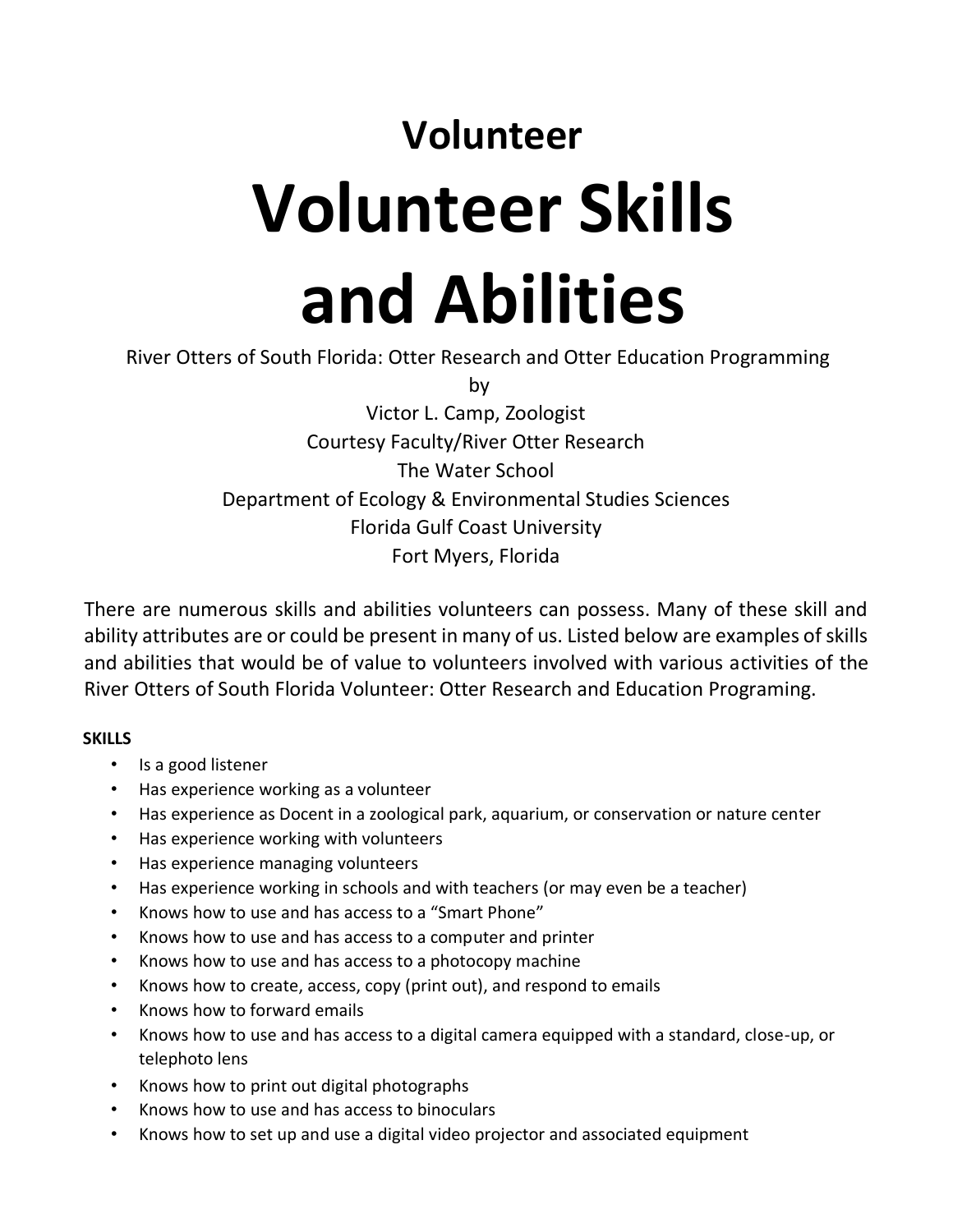- Knows how to use word processing software such as Microsoft "Word" and/or Mac "Pages"
- Knows how to use Microsoft "Excel" and "Powerpoint" and/or comparable Mac software
- Knows how to create digital documents, presentations, and spreadsheets
- Knows how to work with website software (or may be an experienced webmaster)
- Has knowledge of veterinary procedures (or may be a Veterinary Technician)
- Has knowledge of the biology, zoology, or ecology life sciences (or may have a degree in one of these science disciplines)
- Knows how to use microscopes (compound and stereoscopic)
- Knows how to drive and has a valid driver's license

## **ABILITIES**

- Has an interest in becoming a volunteer with River Otter Research and Otter Education Programing
- Lacks physical handicaps which would interfere with the ability to perform volunteer activities requiring a high level of mobility
- Can perform volunteer tasks that do not require a high level of mobility
- Enjoys working with people of all ages
- Enjoys asking questions
- Enjoys working with young people
- Can accept supervision
- Can work with limited supervision
- Can attend one, one hour meeting once a month regarding volunteering and volunteer activities
- Enjoys presenting information to various audiences, i.e. giving talks on various topics
- Can independently set up equipment to present programs with a digital projector
- Can learn how to use and set up digital projector equipment to present programs
- Can teach others how to create digital documents, presentations, and spreadsheets
- Can assist someone in editing, developing and managing a website
- Is interested in being an editor of or contributing to a monthly newsletter regarding activities of the Otter Research and Otter Education Programing
- Can wear a brown tee shirt with the words "Otter Spotter" in large white letters on the back and/or "Team Otter" in small white letters in the upper left front area of the tee shirt
- Can ask friends and neighbors about river otters they may have seen
- Can attempt to recruit friends and neighbors to become involved in Otter Research and Education Programing
- Can specifically attempt to recruit friends and neighbors to be Otter Spotters
- Can supervise a small group of otter spotters within a short distance of your residence
- Can conduct river otter information surveys of Home Owners Associations and golf course managers
- Would enjoy creating and distributing information such as flyers and pamphlets
- Would enjoy editing an "Otter News" section in the River Otters of South Florida website